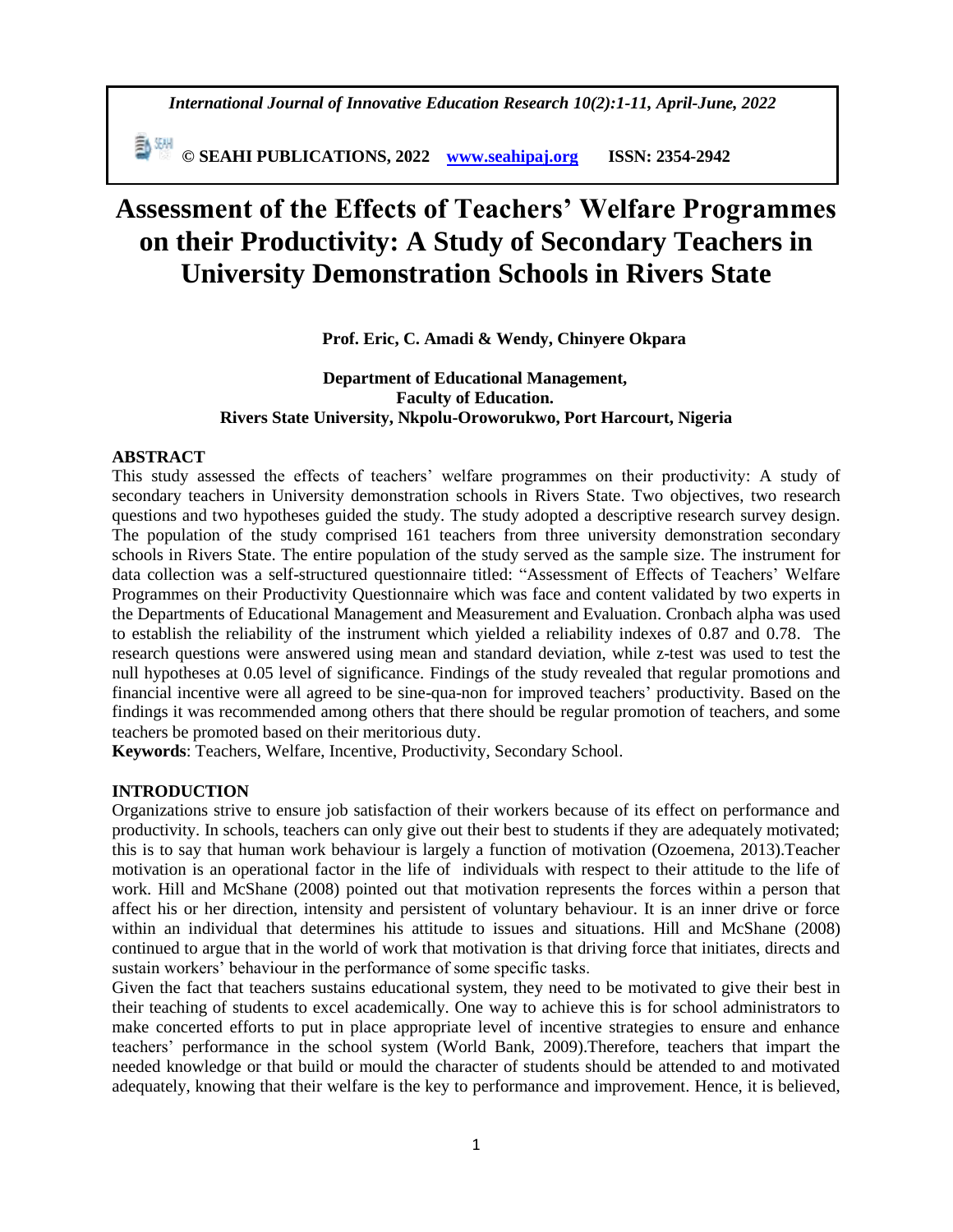that a motivated teacher, who is provided with incentives, always complete the task set for him, even when such task is difficult or seem interesting.

Teacher incentives are intervention packages that are utilized to motivate a workforce like teachers to be encouraged and be more committed to their specific work tasks. Obasi (2013) refers to incentives simply as performance enhancer, and identifies three most common uses of incentive system in education as to attract and retain teachers in teaching; motivate teachers to make different professional decisions while they are actively engaged; and to motivate teachers to utilize teaching practices that are believed to represent better pedagogy. This means that incentives are meant to boost teacher motivation and effectiveness resulting in high productivity and increased students' performance.

Teacher incentives can be in form of direct financial remuneration or offering some extra cash to the teacher for extra efficiency; provision of welfare packages such as bus service, canteen services, participation in housing scheme of the school, and other non-monetary incentives such as promotion, which entails moving teachers to higher rank and offering opportunities for professional growth in form of attendance to seminars, conferences and workshops, where the teachers have to gain more knowledge and skills relevant to their job performance. With these training seminars, teachers acquire better skills that lead to greater students' learning.

Other incentive strategies for teachers may also include improved deployment practices, job security, special allowances and other work incentive that aid teacher performance standard (Orodho, 2013; Orodho, Waweru & Thinguri, 2013). The extent to which these factors are made available to teachers will provide the willingness and feeling of contentment to the teachers. The availability of these incentives constitute what Sadker and Sadker (2003, p. 18) refer to as 'sweetening the pot' for teachers. In addition, those incentives are also seen as the availability of resources and presence of conditions required for reasonable, comfortable, healthy and secure working environment for teachers.

Most research tends to examine workers' productivity in the civil service and in the industrial sectors. Also research in secondary school often focuses on student academic performance without examining how teachers' incentive and motivation could influence their productivity and the academic performance of students. To fill this gap is the need for this study. Thus this study sought to examine assessment of effects of teachers' welfare programmes on their productivity: a study of secondary teachers in University demonstration schools in Rivers State.

## **Statement of the Problem**

It is very disheartening and unfortunate that in most schools in Nigeria in general and Rivers State in particular, it seems that teachers' welfare in terms of incentives are paid lip service. For years, teachers complain of absence of promotion; whereby these teachers remain in one level for years. Furthermore, welfare packages such as good life insurance, good health care scheme, good medical plans, travel insurance sick pay, and similar incentives that are desirable in the teaching profession, seem to be absent. In addition, irregular professional growth or training opportunities, which are needed for professional updating of skills and knowledge acquisition mar students' academic performance in schools. Finally, the question of financial remuneration is nothing to talk about. This is because under funding of education by the Nigerian government makes it difficult for teachers to receive financial incentive even when they are due to get one. Are these incentives are available, and are they offered to teachers in secondary schools in Rivers State, how has it affected the productivity of the teachers, and the question is how has these been applied in Rivers State teaching services particularly at the secondary school level. Every successful government in the state has different incentive package for teachers. To examine these issues is the problem of this study.

# **Purpose of the Study**

The purpose of this study was to examine assessment of effects of teachers' welfare programmes on their productivity: a study of secondary teachers in University demonstration schools in Rivers State. Specifically, the study sought to:

1. examine the influence of regular promotion on teachers' productivity in university demonstration schools in Rivers State.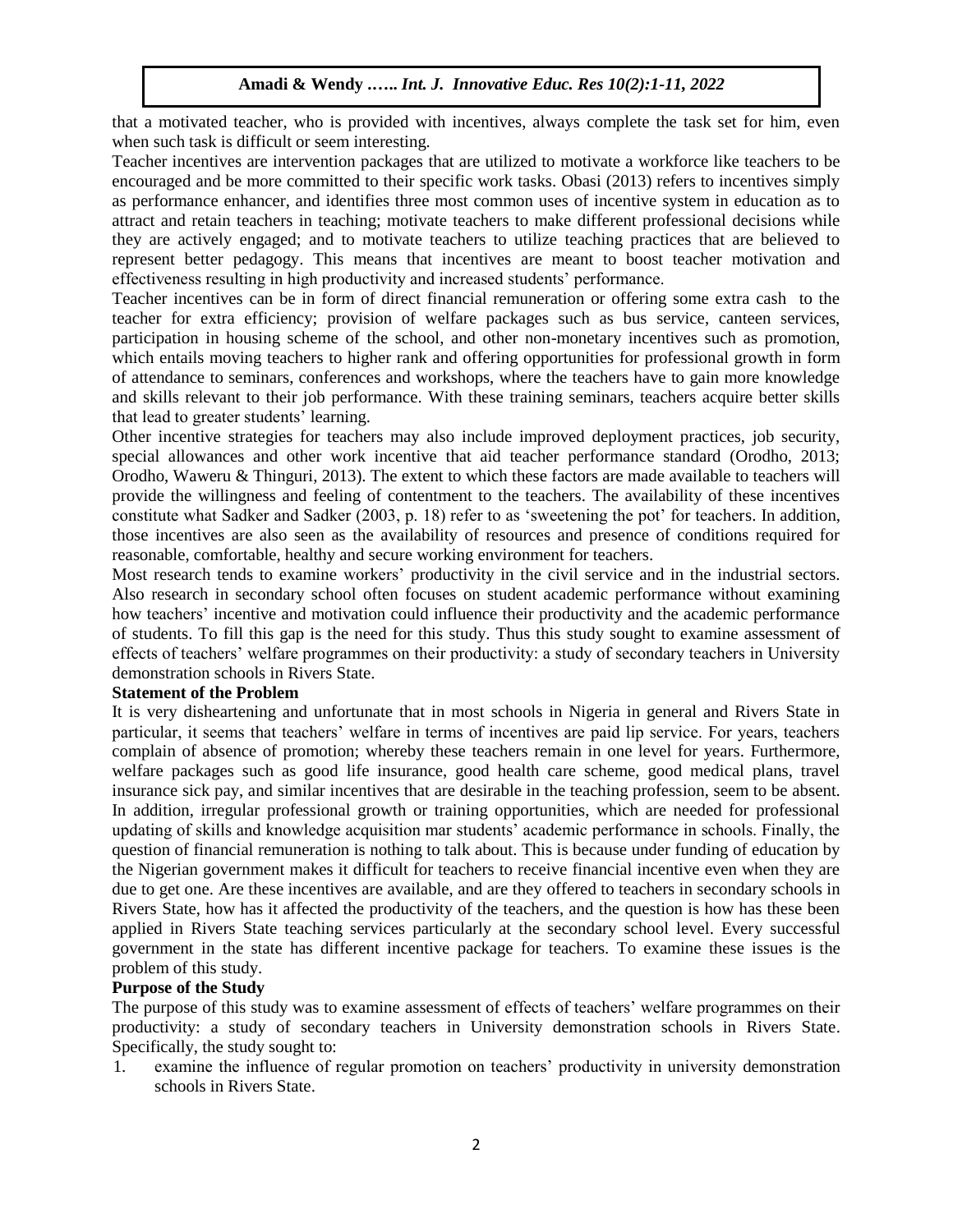2. find out the influence of financial incentive on teachers' productivity in university demonstration schools in Rivers State.

## **Research Questions**

- 1. What are the ways in which regular promotion influence teachers' productivity in university demonstration schools in Rivers State?
- 2. In what ways does financial incentive influence teachers' productivity in university demonstration schools in Rivers State?

## **Hypotheses**

- Ho1. There is no significant difference between the mean responses of male and female teachers on the ways regular promotion influence teachers' productivity in university demonstration schools in Rivers State.
- Ho2. There is no significant difference between the mean responses of male and female teachers on the ways financial incentives influence teachers' productivity in university demonstration schools in Rivers State.

# **Theoretical Framework**

This study is anchored on Frederick Herzberg Two-Factor Theory of Motivation. The theory was propounded by Frederick Herzberg in 1968. The two-factor theory is a concept that stemmed from Herzberg's motivator-hygiene theory, which proposed two sets of conditions of employees' response to job situations. The first is motivator factor, which is intrinsic in nature and is concerned with satisfiers. Motivators are necessary because they contribute to factors for improving work productivity and move the employees beyond the ambient of satisfaction to high level of productivity. The motivators are pleasure in performing the work, expansion of responsibility, recognition, respect, praise, opportunity for advancement and growth; as satisfiers. The second is hygiene or dissatisfaction factor, which is extrinsic and involves dissatisfaction. Herzberg listed the hygiene factors to include supervision, working conditions, salary, relationships with peers and subordinates, security, technical competence and organization's policy.

This theory relates to the current study in the sense that factors that influence job motivation include incentives such as promotion, financial incentives, opportunities for professional advancement and growth; these come from doing the work itself. Hygiene factors are factors leading to dissatisfaction and are external to the work environment; such as salary, working conditions, security, fringe benefits and other incentives such that, when not available, leads to dissatisfaction at work. According to Herzberg, hygiene factors do not promote motivation, but their absence can create employee dissatisfaction. Although at work, an individual may complain of inadequate hygiene factors, the presence of motivating factors become the critical issues affecting performance. If motivators are adequate, employees will still continue to work at high level but when the motivators are in short supply, even high quality hygiene factors are not likely to be enough to keep workers motivated.

Also, if motivators are lacking, even high hygiene factors are not likely to keep employees satisfied. Herzberg pointed out that hygiene factors alone do not motivate an employee but their absence can create dissatisfaction that leads to low productive work. So, school administrators must learn to provide hygiene factors properly to prevent dissatisfaction within the workplace. Besides, the benefits of Frederick Herzberg's theory to school administrators are numerous and are recommended at the school level as a workplace. For instance, teachers' work can be enhanced by incentives that will lead them to higher level of productivity in secondary schools.

# **Concept of Organizational Incentives**

Incentives are regarded as the variable rewards granted to employees per variation in their performance. When the incentives are provided to all employees of the organization, it is called organizational incentives. So, organizational incentives are the rewards given to employees of organization in order to motivate them to work harder. These kinds of incentives are used to motivate employees at work for organizational effectiveness. Incentives make someone want to do something or work harder.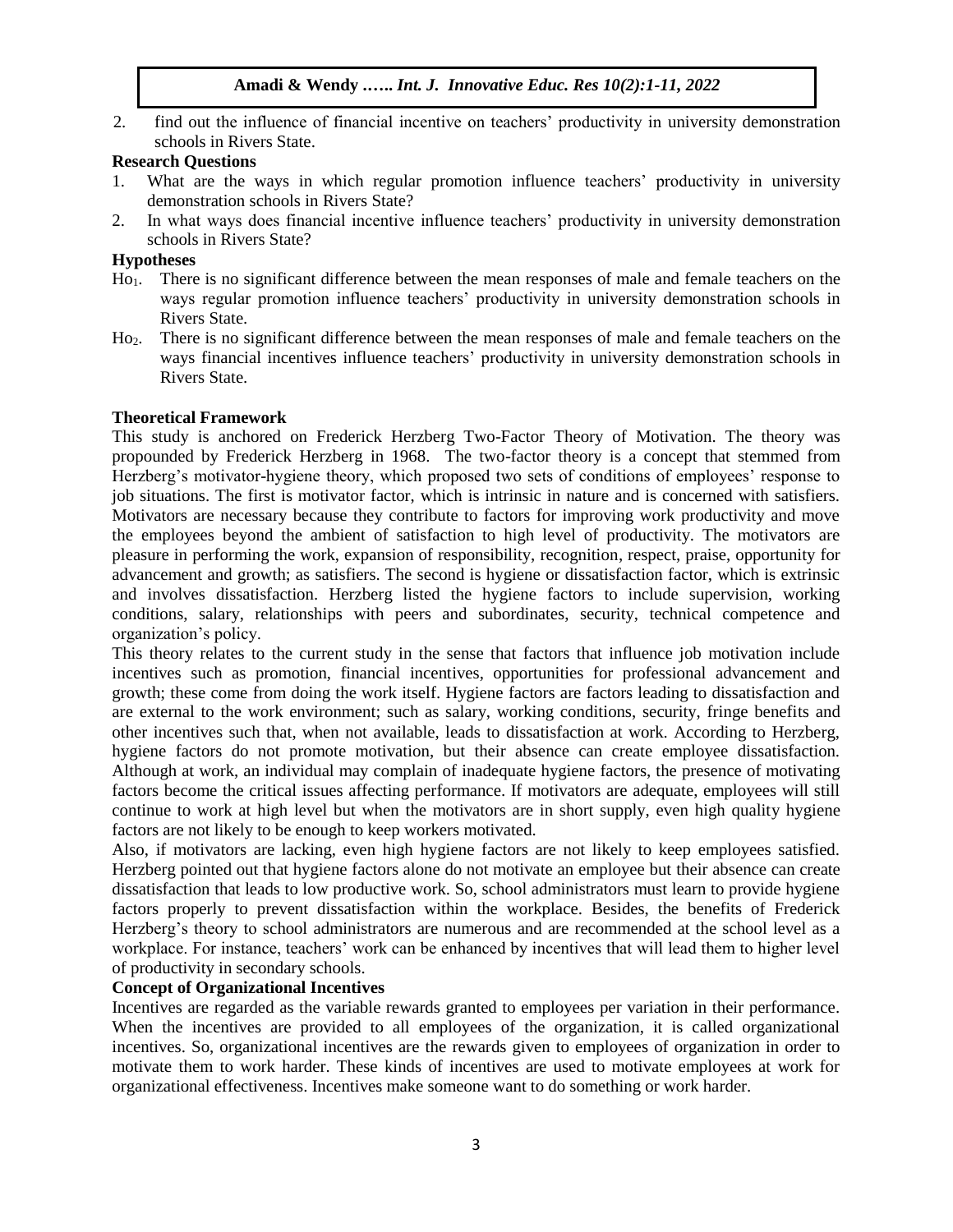Incentives are external persuading factor that emerge the motive which positively directs the teachers into working harder, matching the required performance in the institution, as to get the incentive. Alfandi and Alkahsawnwh (2014) defined incentives as methods used by organizations to encourage employees to work with high spirit, and also as concrete and moral methods of satisfying the individuals' moral and material desires. In the same line, Palmer (2012) defines incentives as the external temptations and encouraging factors that lead the individual to work harder; and these are given due to the individual's excellent performance since he will work harder and produce more effectively when he feels satisfied in the institution. In addition to this, incentives can also be defined as the consideration of excellent performance, assuming that the salary is enough to make the worker appreciate the value of the job that also satisfies his basic needs in life (Palmer, 2012).

The idea of incentives triggers much consideration especially from the beginning of looking for qualified employees who are able to efficiently achieve the institution's goals. This is because incentives play a major role in the employees' productivity. Incentives originate from the need for the employee to be recognized and appreciated for his or her efforts. Actually, appreciating people for their effects by giving them incentives is a very significant factor in satisfying the internal desires of an individual. The individual's own skills are not enough to let them work with high productivity unless there is an incentive system that encourages their internal motives and then leads to very hardworking efforts (Locke & Braver, 2008; Alfadi & Alkahsawneh, 2014).

Adequate incentives have been found to be one of the means through which organizations can adopt to motivate and increase their worker's performance. There are many studies in the literature which examine the monetary and non-monetary incentives and their effects on organizational variables (Al-Nsor, 2012; Olubusayo, Stephen & Maxwell, 2014). Incentive programmes are put in place by various organizations to compensate and reward performance of employees who perform more than expectation (Olubusayo, Stephen & Maxwell, 2014). Incentive packages are financial rewards offered to employees to compel them to exert more effort into any given task (National Commission on Productivity and Work, 2015).

Organizational incentives are the forces that cause employees to behave in certain ways and on any given day they may choose to work as hard as possible on the job; to work just hard enough to avoid reprimand or to do as little as possible (Griffin, 2012). Meanwhile, incentives are designed to get the maximum performance from the employees and help retain the most productive among them (Arnold, 2013). Organizations can consider a variety of ways to reward the employees for their work performance, but an organization need to consider using the best employee incentives to get the desired results. Incentives are instrumental drive towards employee motivation and performance and it has great benefits and high potentials to improve workers to put in their best in any given task (Olubusayo, Stephen & Maxwell, 2014).

Luthans (2018) divides incentive into monetary incentives and non-monetary incentives, which is also known as financial or non-financial incentive. Meanwhile, employees could be intrinsically or extrinsically motivated. Intrinsic motivation is an inward drive coming from within the person which makes him to work effectively and efficiently toward the realization of organizational productivity (Ryan, 2000). It arises from natural psychological needs such as need for competence and autonomy (Olubusayo, Stephen & Maxell, 2014). It is a self-generated urge that comes from outside an employee and influences him or her to work harder. They are connected to job related social incentives such as opportunity to use one's ability, interesting work, recognition of a good performance, development opportunities, a sense of challenge and achievement, participation in decision making, and being treated in a caring and thoughtful manner. On the other hand, extrinsic motivation exists when behaviour is performed to attain externally administered incentives.

Extrinsic motivation is related to 'triangle' incentives such as wages and salaries, fringe benefits, bonuses, security, promotion, free dinner or movie tickets (Pattanayak, 2005). Intrinsic and extrinsic incentives are two important tools in ensuring motivation, commitment and satisfaction of employees in the world of work. It is therefore possible to state that non-monetary incentives are a motivational tool, which address both intrinsic and extrinsic motivation concepts. While monetary incentive may only be classified as a factor leading to extrinsic motivation. Therefore, for employees to remain efficient and highly productive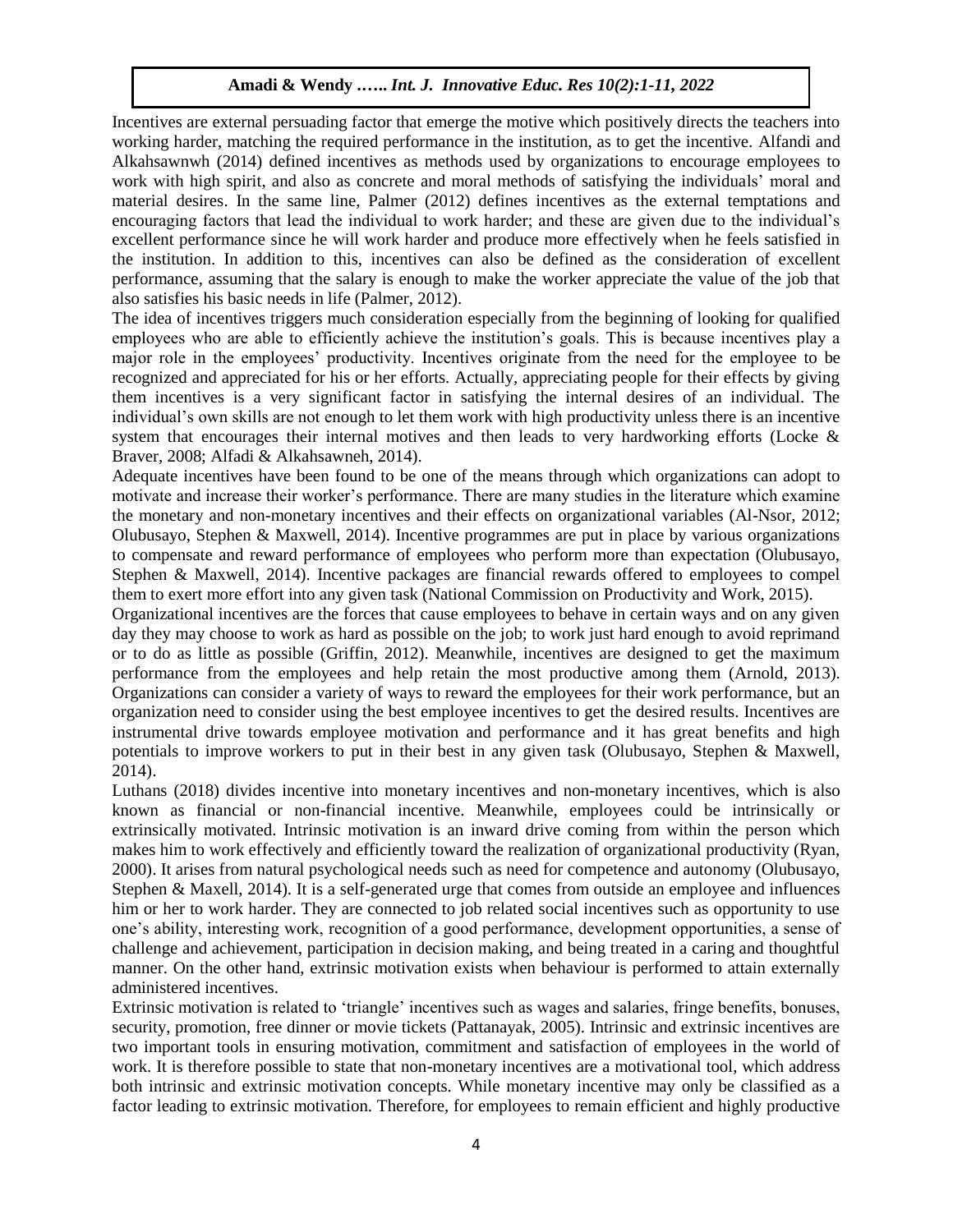and competitive, school management needs to understand why individuals and groups behave the way they do, so that they can be satisfied, happy and highly productive (Olubusayo, Stephen & Maxwell, 2014).

# **Teacher Productivity**

The term teacher productivity is often difficult to define and measure. Yet it remains the most anticipated and sole outcome of performance management. Fundamentally, according to Edoziem (2019), education and whatever happens in the school system is product-oriented. It is the anticipation of product of education that necessitate the employment and engagement of teachers in the school system. Therefore, the role of the school administrator in the name of the principal is to ensure that school teachers in their schools are productive at all times. This can only be achieved through a careful placement of teachers based on their qualifications, efficient harnessing of teachers' skills and abilities, constant monitoring, and review of their output. The success or failure of any organization depends on employee productivity.

Furthermore, in educational system, productivity refers to the ratio between the total educational output and the resources invested and utilized in the production process (Anyanwu, 1983). Measurement of productivity is done using either students' achievement scores in internal or external examinations, attitude of students to learning, the discipline of students, the teachers' attitude toward work etc. Productivity is also increasingly linked with quality of output, input and the process itself. The process model assumes effectiveness if internal functioning of a school is smooth and healthy. Longe (1999) view the internal organizational activities and practices in school as important criteria for effectiveness.

Teacher productivity in many studies has been associated with output or end-result of the school academic goals like end of term result, school mock examination, WACE results or a combination of these (Okoro, 1998). Furthermore, teacher productivity will be measured against the attitudes of students, their achievement, their inter-personal relationship which directly or indirectly affect teacher's attitude to work (effective learning) and enable teachers to concentrate on their professional tasks (UNESCO, 2003). Ibok (2020) noted that regular promotion of teachers influence teachers productivity. In the same line, Igbogi (2018) noted that effective organization/management, regular promotion and good financial incentives influence teachers' productivity.

Although there are many factors that are attributed to teacher productivity; students' performance in examinations is the mostly yard-stick to measure teacher productivity. However, Mohamud, Ibrahim, and Hussein (2017) blame teachers for students' repeated poor performance and failures in schools. At the same time, teacher productivity depends on the extent to which the school principal enhances performance. But since nature and nurture are the factors that help shape a person's intelligence and behaviour, beefing up staff participation, staff supervision, staff mentoring, staff capacity building, staff motivation and staff performance will definitely and positively impact on students' character and learning, and by extension produce good grades in internal and external examinations. This is why the teacher will ever be considered a key player in students' overall performance in their studies (Edoziem, 2019).

The level of productivity of a teacher is usually determined by how they have been able to assist in the actualization of the educational aspirations of stakeholders of education. However, most educational stakeholders have given more attention to the educational performance of students as the most recognized indicator of a teacher's level of productivity. Harris and Sass (2012) point out that student evaluation, observation of classroom practice by trained evaluators, and achievement tests are indicators of how productive a teacher is. Teachers who are able to inculcate into the students the right skills, knowledge and aptitude needed for them to compete favourably in the society are classified as being productive.

For McGiveney and Foda (2018), the productivity of the teacher may be determined on the amount of time expended on the students. The amount of time, money, and superior intellect a teacher expends on the students is used as the right indicator of a teacher's level of productivity. These assertions have indicated that a teacher's level of productivity is determined from a student's performance angle. This is to say that teachers who are able to bring out the best in their students either in terms of their morals, skills or intellectual ability such that these students can compete with others around the world can be classified among productive teachers.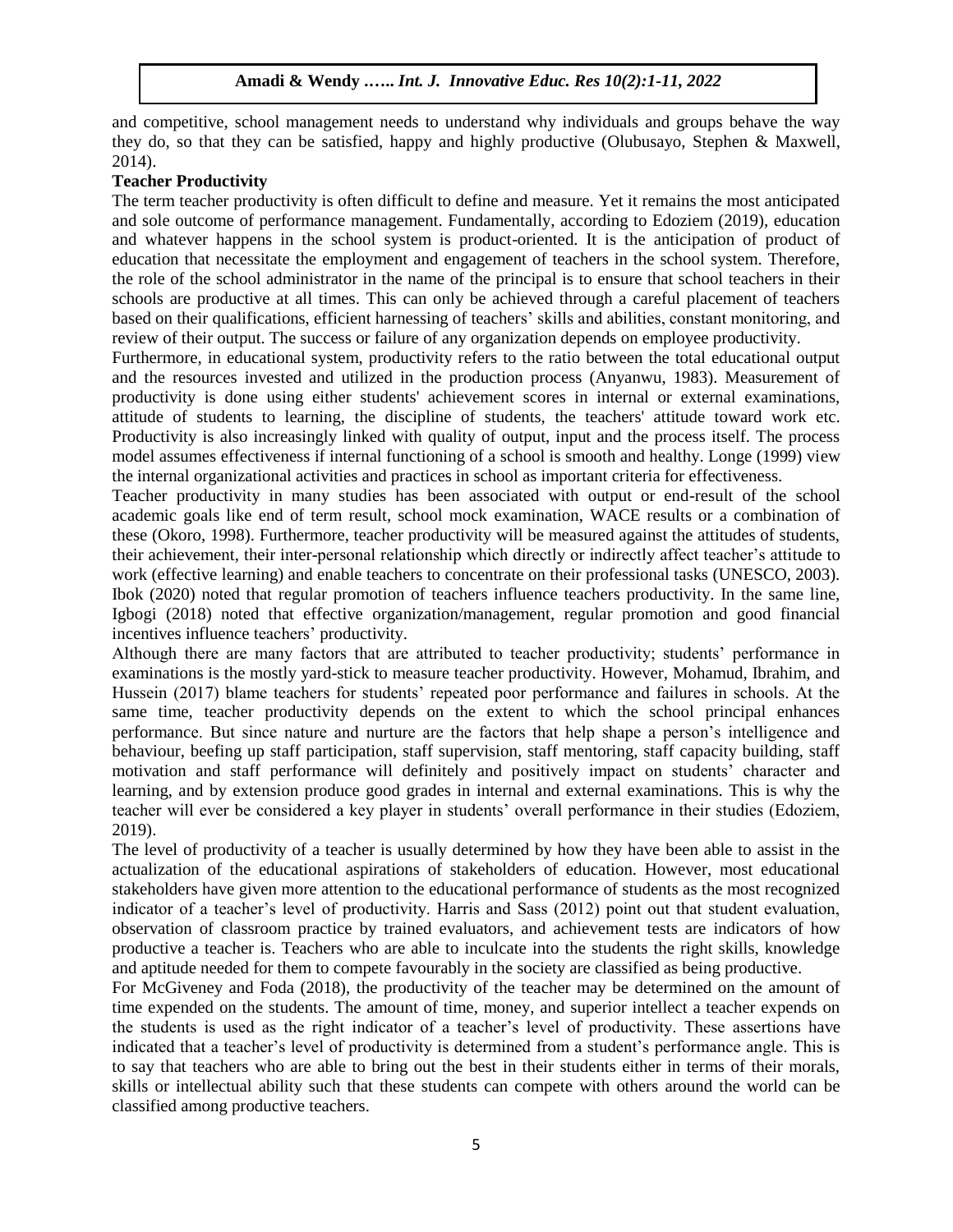Teacher productivity can also be linked to the amount of training programmes a teacher has been able to embark on. Training, in terms of in-service training programmes can arm teachers with the necessary knowledge and skills to perform their teaching task well. As Hoyle (1980) pointed out, the general philosophy behind human capital development programmes in schools has become a part of an overall effort to achieve cost effective and firm and individual performance. For Suleiman (2016), human capital is seen as a framework for helping employees develop their personal and organizational skills, knowledge, and ability; these competences, when they are possessed by the teacher, will enhance their productivity at work.

Similarly, productivity is increased output and decreased cost of production. It is a reflection of the relationship between total output of goods and services and the total input. So, teacher productivity in this context has to do with input-output ratio a teacher had made within a time period with due consideration of quality (Weihrich & Koontz, 1999). In another contribution, Weihrich and Koontz (1999) stress that teacher productivity is doing the right things the right way, getting more output with less input, getting more output with the same input, punctuality and promptness, elimination of waste in all forms that justify the teacher's pay. It is therefore, admissible that effort should be expended by school authorities to improve the capability of teachers towards higher productivity for sustained organizational effectiveness; in this case, for teachers to work for the attainment of set goals and objectives of the school system.

There are some attributes that make a teacher productive. According to Derrick (2014), a productive teacher loves to teach. The single most important quality that every teacher should possess is a love and passion for teaching young people. Unfortunately, there are teachers who do not love what they do. This single factor can destroy a teacher's effectiveness quicker than anything else. Teachers who do not enjoy their work cannot possibly be productive. Derrick (2014) enumerates other qualities a teacher who calls him or herself productive should possess; such characteristics include demonstration of caring attitude, thinking outside the box, being an excellent communicator, being proactive rather than reactive, striving to be better; that is looking for new and better teaching strategies, challenging the students as well as understanding the content of what he or she teaches, and knows how to explain that content in a manner that students understand.

#### **METHODOLOGY**

This study adopted a descriptive survey design. The population of this study was 161 teachers from three (3) universities demonstration schools in Rivers State (University of Port Harcourt, Rivers State University, and Ignatius Ajuru University of Education). Because the population of the study was small, all the 161 teachers in the three universities were used as the sample. The instrument for the study was a fourteen (14) self-developed questionnaire titled: "Assessment of Effects of Teachers' Welfare Programmes on their Productivity Questionnaire (AETWPQ)" which was face and content validated by two experts in the Departments of Measurement and Evaluation and Educational Management. The response scale was structured on a 4-point rating scale of Strongly Agree (SA), Agree (A), Disagree (D) and Strongly Disagree (SD) with values 4, 3, 2 and 1 respectively. Cronbach Alpha was used to determine and obtain reliability indexes of 0.87 and 0.78. Mean and standard deviation were used to answer the research questions with a criterion mean of 2.50. Questionnaire items with ratings below 2.50 denoted 'Disagree' while 2.50 and above signified 'Agree'. The hypotheses was tested using z-test statistics at 0.05 level of significance. Analyzed data therefore with calculated z-value above the z-critical value of  $\pm 1.96$  was rejected and below was accepted.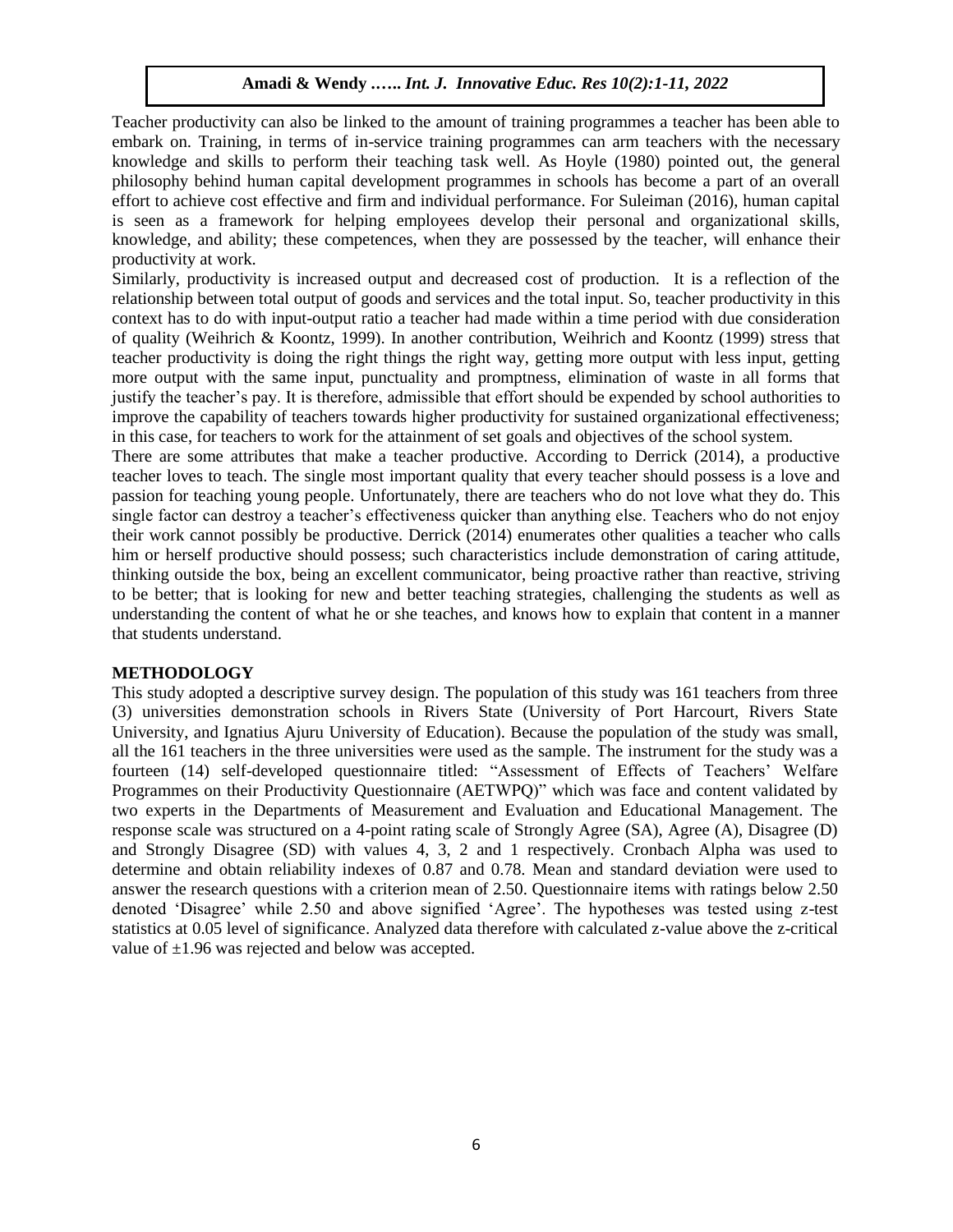# **RESULTS**

**Research Question 1:** *What are the ways regular promotion influence teachers' productivity in university secondary schools in Rivers State?*

**Table 1: Mean Responses and Standard Deviation of Male and Female Teachers on the Ways Regular Promotion Influence Teachers' Productivity in University Demonstration Schools in Rivers State.**

| S/N | <b>Items</b>                                                                                              | <b>Male</b><br><b>Teachers</b><br>$(n = 72)$ |      | <b>Female Teachers</b><br>$(n = 89)$ |      |      |               |
|-----|-----------------------------------------------------------------------------------------------------------|----------------------------------------------|------|--------------------------------------|------|------|---------------|
|     |                                                                                                           | $\overline{\boldsymbol{x}}$                  | SD   | $\overline{\boldsymbol{x}}$          | SD   | πx   | <b>Remark</b> |
| 1.  | Promoted teachers increase their effort in making<br>sure students succeed in their studies               | 3.3<br>9                                     | 0.79 | 3.5<br>6                             | 0.60 | 3.48 | Agree         |
| 2.  | A promoted teacher has a passion for the subjects to<br>teach; thereby helping students excel in studies. | 3.0<br>3                                     | 0.68 | 3.1<br>8                             | 0.59 | 3.11 | Agree         |
| 3.  | Promoted teachers have genuine care for the students<br>they teach.                                       | 3.1<br>4                                     | 0.63 | 3.1                                  | 0.73 | 3.13 | Agree         |
| 4.  | Promoted teachers have enriching effect on the<br>academic life of students.                              | 2.8<br>8                                     | 0.73 | 2.9<br>9                             | 0.63 | 2.94 | Agree         |
| 5.  | Teachers are committed in enhancing student<br>learning.                                                  | 2.6<br>9                                     | 0.75 | 2.7<br>6                             | 0.71 | 2.73 | Agree         |
| 6.  | Promoted teachers reinforce students' learning due to<br>their job satisfaction                           | 3.3<br>9                                     | 0.52 | 3.4                                  | 0.56 | 3.40 | Agree         |
| 7.  | Promoted teachers are ready to guide students on<br>how to perform better.                                | 3.3<br>9                                     | 0.79 | 3.4<br>7                             | 0.62 | 3.43 | Agree         |
| 8.  | Promoted teacher is encouraged to work harder for<br>student academic achievement.                        | 3.3<br>9                                     | 0.79 | 3.3                                  | 0.57 | 3.35 | Agree         |
|     | <b>Aggregate Mean/Standard Deviation</b>                                                                  | 3.16                                         | 1.00 | 3.22                                 |      | 3.19 | Agree         |

*Source: Field Survey 2021*

Data on Table 1 shows the mean responses and standard deviation of male and female teachers on the ways regular promotion influence teachers' productivity in university demonstration school in Rivers State. The Table shows that both male and female teachers agreed to items 1, 2, 3, 4. 5, 6, 7 and 8 with mean scores 3.16 and 3.22 which are above the criterion mean of 2.50.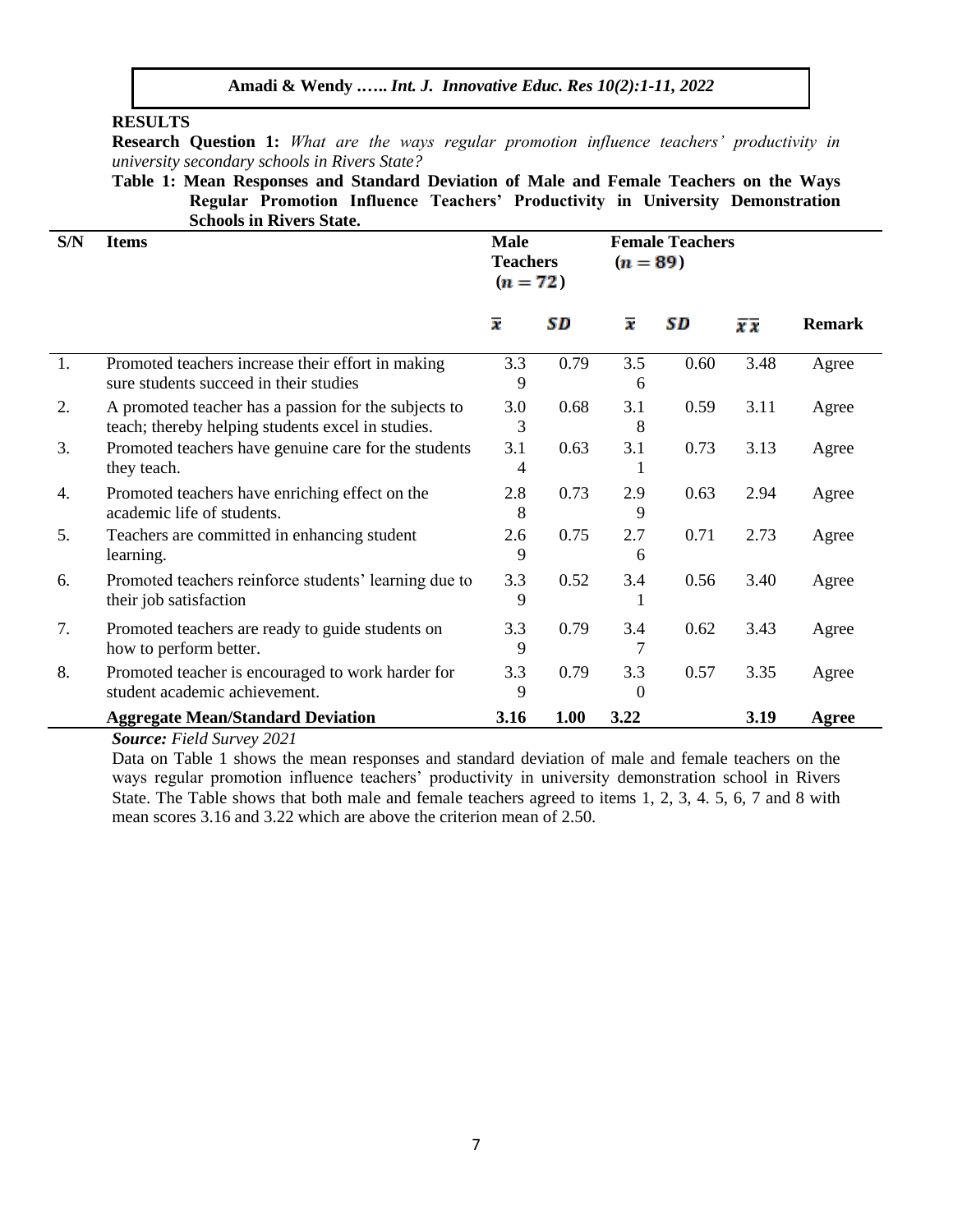**Research Question 2:** *In what ways does financial incentive influence teachers' productivity in university demonstration schools in Rivers State?*

# **Table 2: Mean Responses and Standard Deviation of Male and Female Teachers on the Ways Financial Incentive Influence Teachers' Productivity in University Demonstration Schools in Rivers State**

| /N | <b>Items</b>                                                                                                                            | <b>Male Teachers</b><br>$(n = 72)$ |      | <b>Female Teachers</b><br>$(n = 89)$ |      |      |               |
|----|-----------------------------------------------------------------------------------------------------------------------------------------|------------------------------------|------|--------------------------------------|------|------|---------------|
|    |                                                                                                                                         | $\overline{x}$                     | SD   | $\overline{\bm{x}}$                  | SD   | πx   | <b>Remark</b> |
| 9  | Financial incentive brings extra cash for extra<br>efficiency in teaching students                                                      | 3.35                               | 0.51 | 3.22                                 | 0.62 | 3.29 | Agree         |
| 10 | Financial incentive offers teachers increased<br>productivity in teaching the students.                                                 | 3.44                               | 0.60 | 3.36                                 | 0.59 | 3.40 | Agree         |
| 11 | Financial incentive serves as a force that keeping<br>teachers to continue teaching the students for them to<br>excel in their studies. | 3.39                               | 0.79 | 3.56                                 | 0.60 | 3.48 | Agree         |
| 12 | Encourages teachers to be committed in teaching the<br>students.                                                                        | 3.39                               | 0.79 | 3.56                                 | 0.60 | 3.48 | Agree         |
| 13 | Financial incentive builds up job satisfaction that<br>leads to increased teaching of students                                          | 2.91                               | 0.76 | 2.64                                 | 0.84 | 2.77 | Agree         |
| 14 | It makes teachers work effectively and harder for the<br>benefit of the students' learning.                                             | 3.25                               | 0.67 | 3.11                                 | 0.73 | 3.18 | Agree         |
|    | <b>Aggregate Mean/Standard Deviation</b>                                                                                                | 3.29                               | 0.69 | 2.64                                 | 0.66 | 3.27 | Agree         |
|    | <b>Source: Field Survey 2021</b>                                                                                                        |                                    |      |                                      |      |      |               |

Data on Table 2 shows the mean responses and standard deviation of male and female teachers on the ways financial incentive influence teachers' productivity in university demonstration schools in Rivers State. The Table shows that both male and female teachers agreed to items 9, 10, 11, 12, 13 and 14 with mean scores 3.29 and 2.64 which are above the criterion mean of 2.50.

Ho1. There is no significant difference between the mean responses of male and female teachers on the ways regular promotion influence teachers' productivity in university demonstration schools in Rivers State.

**Table 3: z-test Analysis of Difference in the Mean Responses of Male and Female Teachers on the Ways Regular Promotion Influence Teachers' Productivity in University Demonstration Schools in Rivers State.**

| Denovis in Iwichs State:           |     |      |           |     |           |         |         |                                                  |
|------------------------------------|-----|------|-----------|-----|-----------|---------|---------|--------------------------------------------------|
| <b>Respondents</b>                 | N   |      | <b>SD</b> | Df  | <b>SL</b> | z-cal.  | z-crit. | <b>Decision</b>                                  |
| Male                               | 72  | 3.16 | 0.50      |     |           |         |         |                                                  |
|                                    |     |      |           | 159 | 0.05      | $-0.93$ | ±1.96   | Failed to Reject<br>No Significant<br>Difference |
| Female                             | 89  | 3.20 | 0.37      |     |           |         |         |                                                  |
| <b>Total</b>                       | 161 |      |           |     |           |         |         |                                                  |
| <i>ovel of significance – 0.05</i> |     |      |           |     |           |         |         |                                                  |

*Level of significance = 0.05*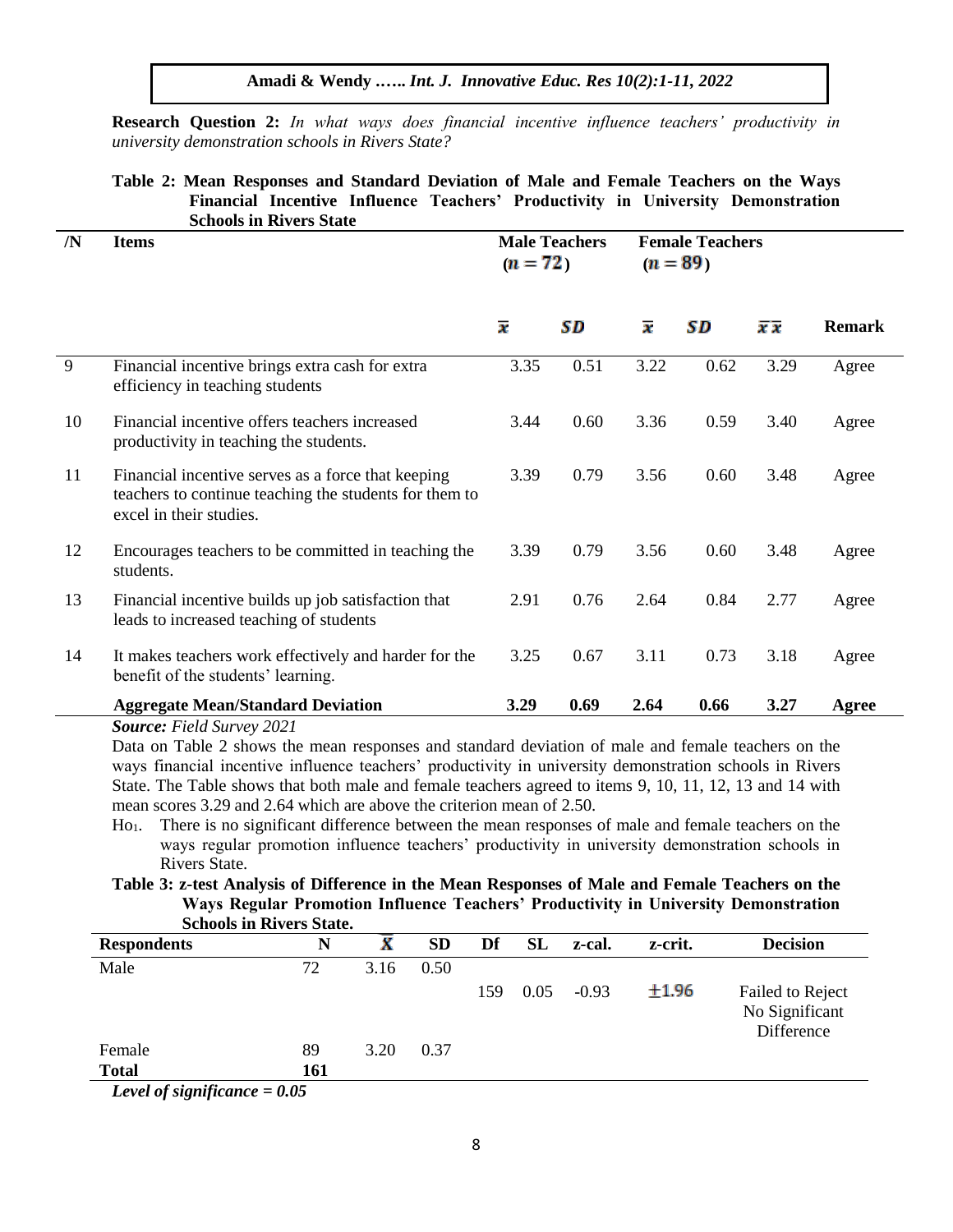Data on Table 3 above revealed z-test analysis of difference in the mean mean responses of male and female teachers on the ways regular promotion influence teachers' productivity in university demonstration schools in Rivers State. At 0.05 level of significance and 159 degree of freedom, the zcalculated value of -0.93 was less than the z-critical value of  $\pm 1.96$ ; therefore the null hypothesis was accepted which states that there is no significant difference between the mean responses of male and female teachers on the ways regular promotion influence teachers' productivity in university demonstration schools in Rivers State.

Ho2. There is no significant difference between the mean responses of male and female teachers on the ways financial incentives influence teachers' productivity in university demonstration schools in Rivers State.

|                                                                                                                                                                                                                                                                                                                                                                                                                                                                                           | <b>Schools in Rivers State</b> |      |           |     |      |        |         |                                                  |
|-------------------------------------------------------------------------------------------------------------------------------------------------------------------------------------------------------------------------------------------------------------------------------------------------------------------------------------------------------------------------------------------------------------------------------------------------------------------------------------------|--------------------------------|------|-----------|-----|------|--------|---------|--------------------------------------------------|
| <b>Respondents</b>                                                                                                                                                                                                                                                                                                                                                                                                                                                                        | N                              |      | <b>SD</b> | Df  | SL   | z-cal. | z-crit. | <b>Decision</b>                                  |
| Male                                                                                                                                                                                                                                                                                                                                                                                                                                                                                      | 72                             | 3.29 | 0.39      |     |      |        |         |                                                  |
|                                                                                                                                                                                                                                                                                                                                                                                                                                                                                           |                                |      |           | 159 | 0.05 | 0.82   | ±1.96   | Failed to Reject<br>No Significant<br>Difference |
| Female                                                                                                                                                                                                                                                                                                                                                                                                                                                                                    | 89                             | 3.24 | 0.32      |     |      |        |         |                                                  |
| <b>Total</b>                                                                                                                                                                                                                                                                                                                                                                                                                                                                              | 161                            |      |           |     |      |        |         |                                                  |
| $I \sim I \sim I \sim \mathcal{L} \sim \mathcal{L} \sim \mathcal{L} \sim \mathcal{L} \sim \mathcal{L} \sim \mathcal{L} \sim \mathcal{L} \sim \mathcal{L} \sim \mathcal{L} \sim \mathcal{L} \sim \mathcal{L} \sim \mathcal{L} \sim \mathcal{L} \sim \mathcal{L} \sim \mathcal{L} \sim \mathcal{L} \sim \mathcal{L} \sim \mathcal{L} \sim \mathcal{L} \sim \mathcal{L} \sim \mathcal{L} \sim \mathcal{L} \sim \mathcal{L} \sim \mathcal{L} \sim \mathcal{L} \sim \mathcal{L} \sim \mathcal$ |                                |      |           |     |      |        |         |                                                  |

**Table 4: z-test Analysis of Difference in the Mean Responses of Male and Female Teachers on the Ways Financial Incentives Influence Teachers' Productivity in University Demonstration** 

*Level of significance = 0.05* 

Data on Table 4 above revealed z-test analysis of difference in the mean mean responses of male and female teachers on the ways financial incentives influence teachers' productivity in university demonstration schools in Rivers State. At 0.05 level of significance and 159 degree of freedom, the zcalculated value of 0.82 was less than the z-critical value of  $\pm 1.96$ ; therefore the null hypothesis was accepted which states that there is no significant difference between the mean responses of male and female teachers on the ways financial incentives influence teachers' productivity in university demonstration schools in Rivers State.

#### **DISCUSSION OF FINDINGS**

Findings on research question 1 on Table 1 revealed that t male and female teachers agreed on the ways regular promotion influence teachers' productivity in university demonstration school in Rivers State with grand mean scores of 3.16 and 3.22. Hypothesis 1 on Table 3 revealed that there was no significant difference between the mean responses of male and female teachers on the ways regular promotion influence teachers' productivity in university demonstration schools in Rivers State with z-calculated value of -0.93 which was less than the z-critical value of  $\pm$ 1.96. This finding agree with Ibok (2020) who noted that regular promotion of teachers influence teachers productivity. Also in agreement, Igbogi (2018) who noted that effective organization/management, regular promotion influence productivity.

Findings on research question 2 on Table 2 revealed that t male and female teachers agreed on the ways financial incentives influence teachers' productivity in university demonstration school in Rivers State with grand mean scores of 3.29 and 3.24. Hypothesis 2 on Table 4 revealed that there was no significant difference between the mean responses of male and female teachers on the ways financial incentives influence teachers' productivity in university demonstration schools in Rivers State with z-calculated value of 0.82 which was less than the z-critical value of  $\pm 1.96$ . Igbogi (2018) revealed that effective organization/management, regular promotion and good financial incentives influence productivity.

### **CONCLUSION**

Based on the findings of this study it was concluded that regular promotion and financial benefits have significant influence on teachers' productivity in university demonstration schools in Rivers State. The strategies for improving teachers' welfare package for productivity in university secondary schools in Rivers State include: provision of a well thought out and systematic welfare packages for teachers,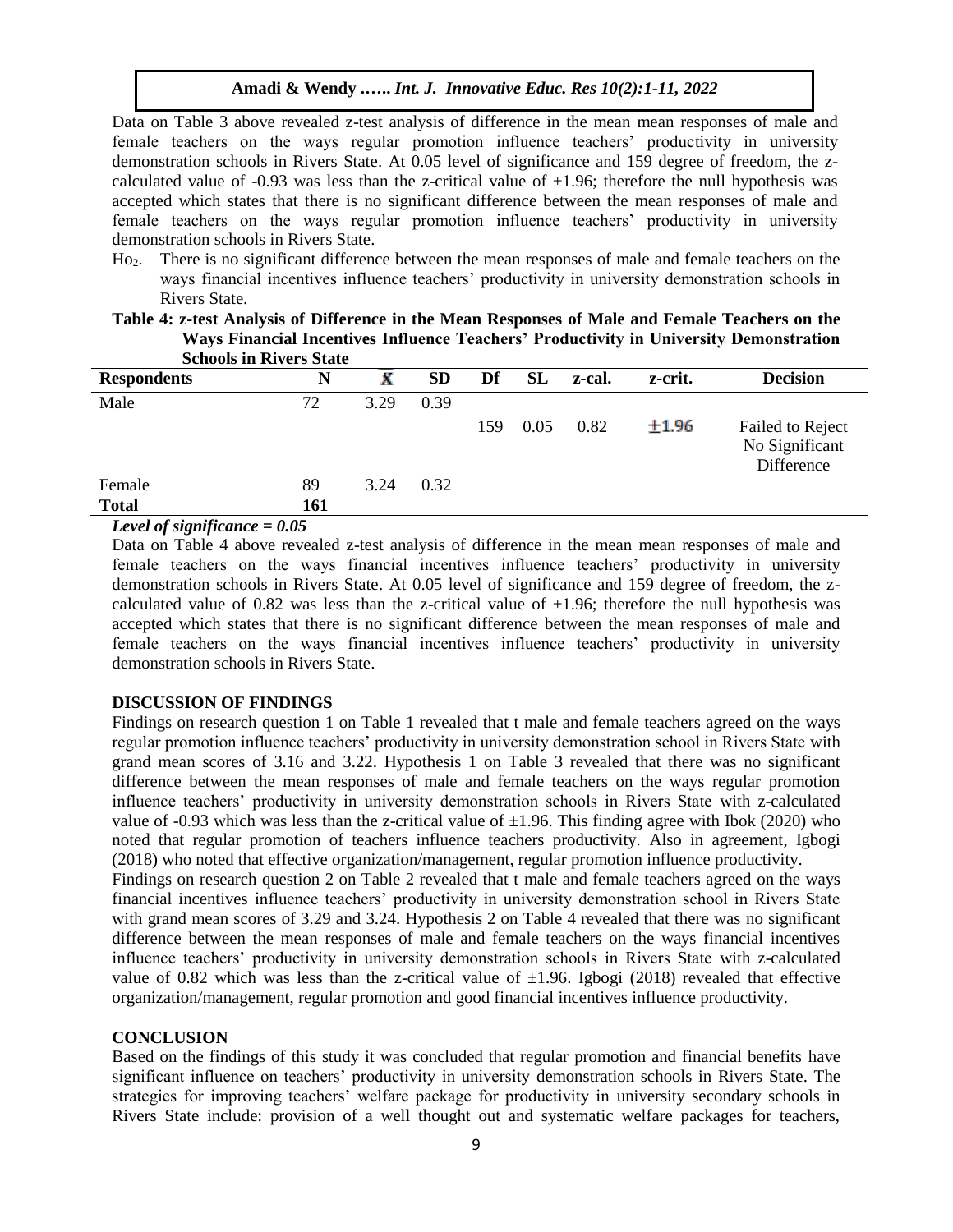provision of duty post allowance for teachers, provision of housing allowance to teachers and timely payment of salaries to teachers.

#### **RECOMMENDATIONS**

Based on the findings of this study and conclusion, the following recommendations are made:

- 1. There should be regular promotion of teachers, and some teachers be promoted based on their meritorious duty.
- 2. Teachers be regularly paid duty post allowance such as science teachers allowance, house master allowance, hazard allowance.

## **REFERENCES**

- Alfandi, A.M. & Alkahsawneh, M.S. (2014). The role of incentives and reward system in enhancing employee performance: A case of Jordanian travel and tourism institutions. *International Journal of Academic Research in Business and Social Sciences, 4 (4),* 1-16.
- Al-Nsor, M. (2012). Relationship between incentives and organizational performance of employees in Jordanian universities. *International Journal of Business and Management, 7 (1),* 34-51.
- Anyanwu, C. (1983). An approach to comparative adult education. *African Education Series, No. 115.*

Arnold, A. (2013). *The best employee incentives*. Demand Media Chronicles.

- Derrick, M. C. (20144). *Qualities of an effective teacher*. Retrieved from http://teaching:about.com/od/pd/a/qualities-of-an-effective-teacher.htm on 15/10/2020.
- Edoziem, E.J. (2019). *Performance management practices and teacher productivity in Catholic Mission secondary schools in Imo State*. Unpublished Ph.D thesis, University of Port Harcourt, Nigeria
- Griffin, R. (2012). *Management*. Houghton Mifflin.
- Hill, C.W.L & McShane, S.L. (2008). *Principles of management*. McGraw-Hill.
- Hoyle, E. (1980). Professionalization and de-professionalization in education. In E. Hoyle and J. Meggary (eds.). *World year book of education: Professional development of teachers* (pp. 36 - 47). Kogan Press.
- Ibok, E. (2020). *The effects of teacher motivation on students' performance in Biology in Calabar Municipality*. Retrieved on September 20, 2020 from http://doc.org/10.2139/ssrn.3530543/
- Igbogi, I. (2018). Teachers' welfare and commitment as determinants of productivity in Bayelsa State, Nigeria. *International Journal of Scientific Research in Education, 11 (6), 1041-1058.*
- Locke, H. S. & Braver, T. S. (2008). Motivational influences on cognitive control: Behaviour, brain activation, and individual differences. *Cognitive Affect Behaviour Neuroscience, 8 (99),* 32-44.
- Longe, J. E. (2019). In-service training for teachers in New Zealand schools. *North American Association of Educational Negotiators, 15 (1)*, 3-5.
- Luthans, F. (2018). *Organizational behaviour*. MacGraw-Hill.
- McGiveney, E. & Foda, K. (2018). *Productivity management in the education sector*. Retrieved on 10/09/2020 from https://www.brookings.edu/wpcontent/.../productivity-measurement-ineducation.pdf.
- Mohamud, S. A. Ibrahim, A. A. & Hussein, J. M. (2017). The effect of motivation on employees performance: A case of Hormuud Company in Mogadishu, Somalia. *International Journal of Development Research, 7 (11), 17009-17016.*
- National Commission on Productivity and Work Quality (2015). Employee incentives to improve state and local government productivity. Government Press.
- Njenga, R. W. (2012). *Effects of teachers' motivation on students' performance in public schools in Kikuyu District, Kenya*. Unpublished M.Ed. thesis, University of Nairobi, Kenya.
- Obasi, K.K. (2013). Teacher job motivation and satisfaction: The role of incentive. In J.D. Asodike, J.M. Ebong, S.O. Oluwuo, N.M. Abraham (Eds.). *Contemporary administrative and teaching issues in Nigerian schools (pp. 88-101*). Alphabet Publishers.
- Okoro, D. C. (1998). *Educational synergy: Issues, challenges and constraints, the state of education in Nigeria*. Federal Government of Nigeria (FGN).